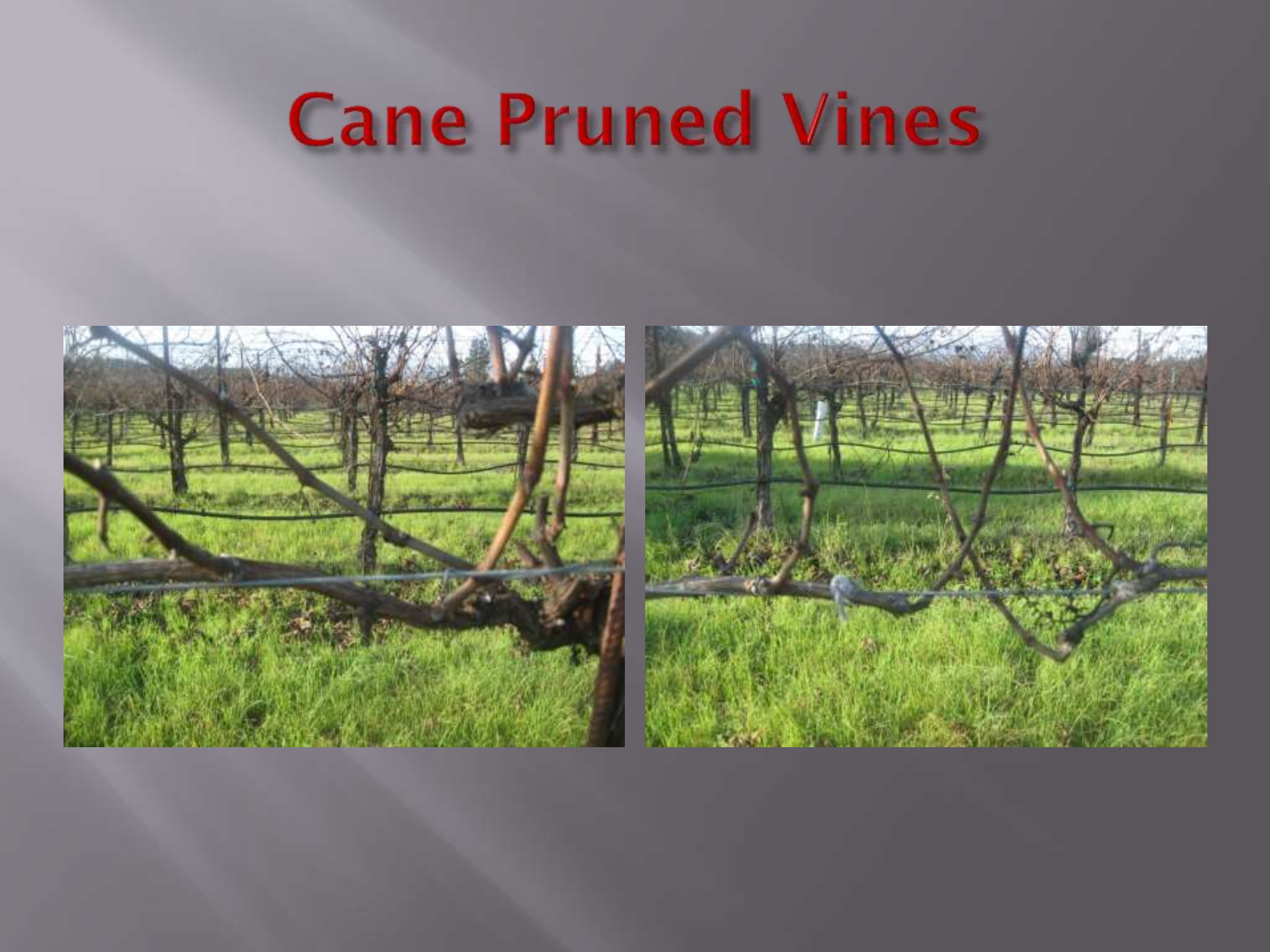## **Spur Prune Vines**



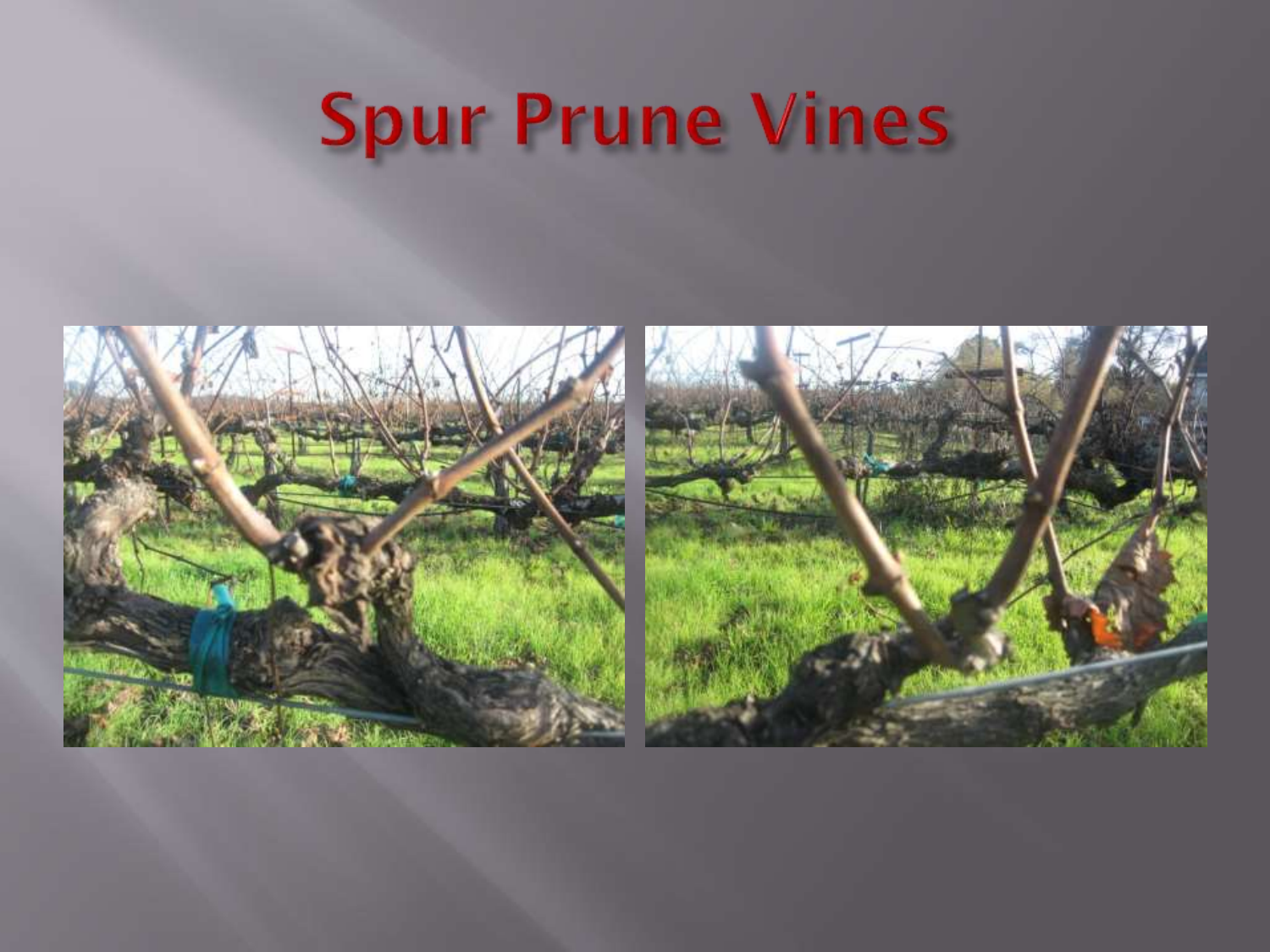- **3. Aspect - East Facing**
- <sup>o</sup> Morning sun is less hot than afternoon
- Less direct heat in the afternoon
- <sup>o</sup> Higher quality as less raisining
- <sup>o</sup> Less stress on the leaf
- <sup>o</sup> Less water use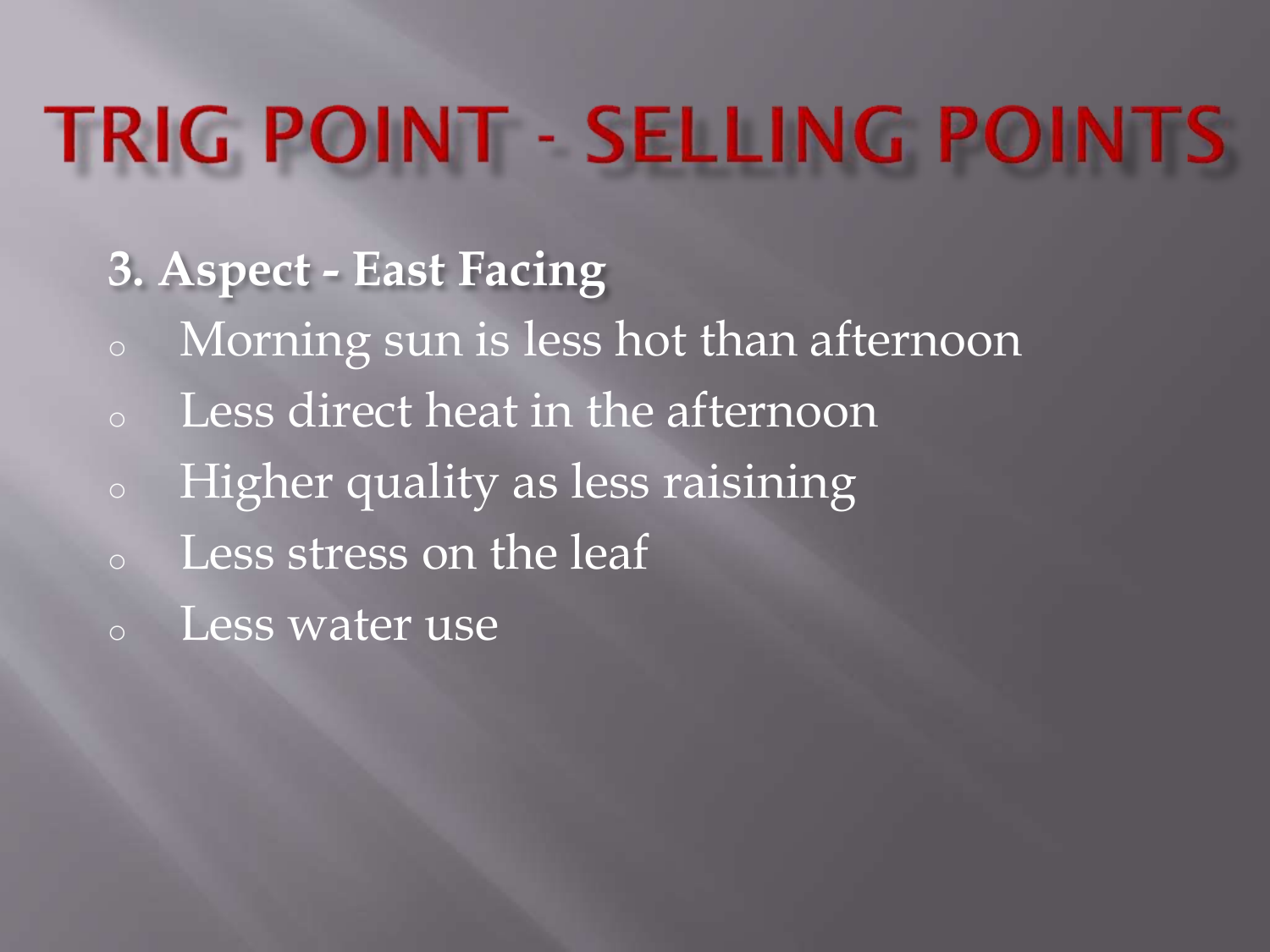#### **4. Orientation – north south rows**

- <sup>o</sup> In the northern hemisphere it is actually 2 o'clock 8 o'clock so that when the sun is hottest there is no shadow on the ground. 3pm in Aug <sup>o</sup> With this approach there is less raisining and leaf
	- stress so we are more likely to be able to take the grapes to full flavor ripeness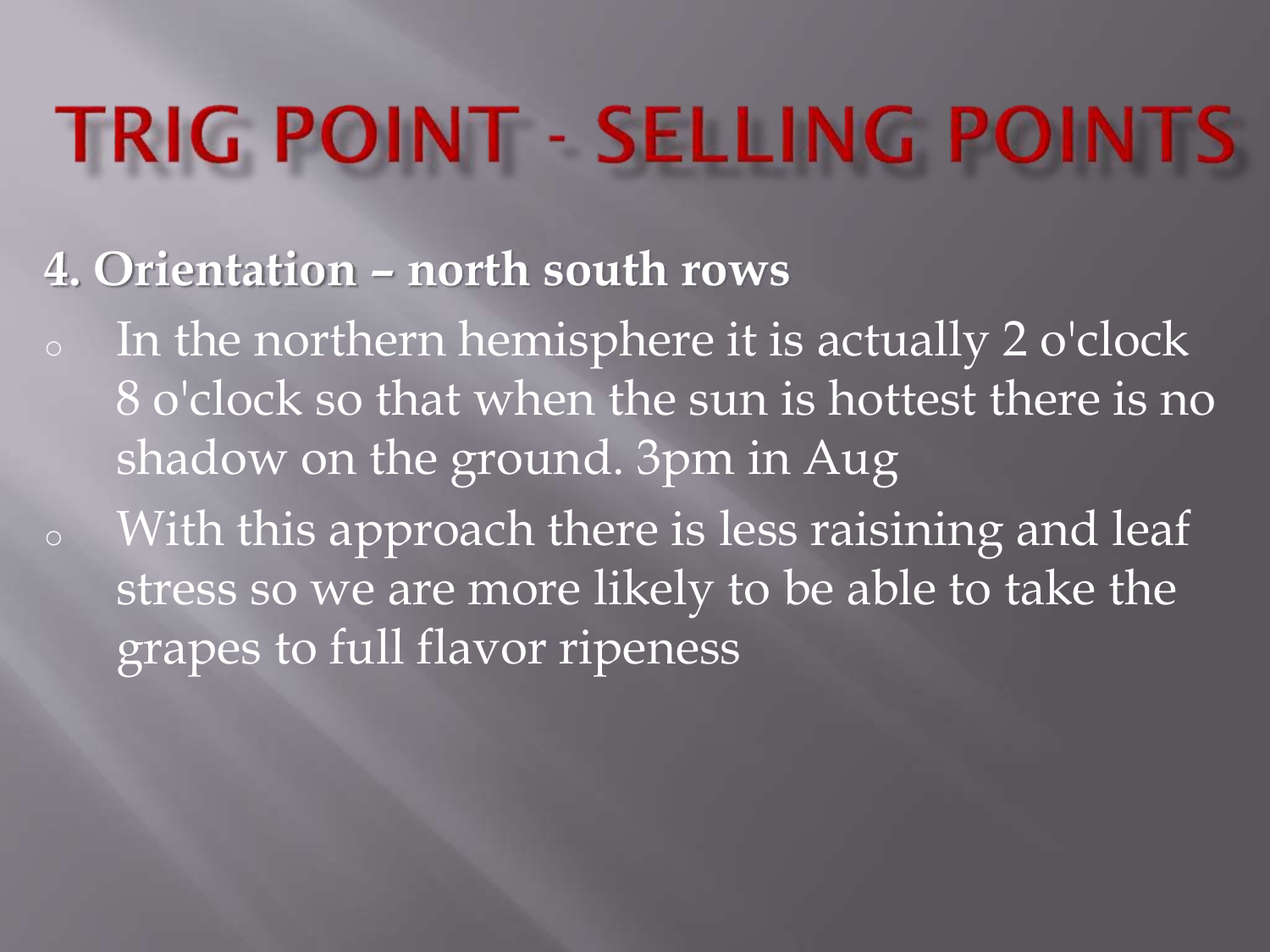### **Trig Point - Selling Points** 5. Glacial v River Soils

#### River Soils

- <sup>o</sup> Low water holding capacity
- <sup>o</sup> More irrigation needed
- <sup>o</sup> Usually lower and so more frost prone
- $\circ$  De vigor sites so early  $\circ$ stress
- <sup>o</sup> More likely to have earlier desiccation

Glacial Soils <sup>o</sup> More water holding capacity Less irrigation needed <sup>o</sup> Usually on a bench and so better air movement Better vigor and so easier to control growth <sup>o</sup> Less likely to have longer hang time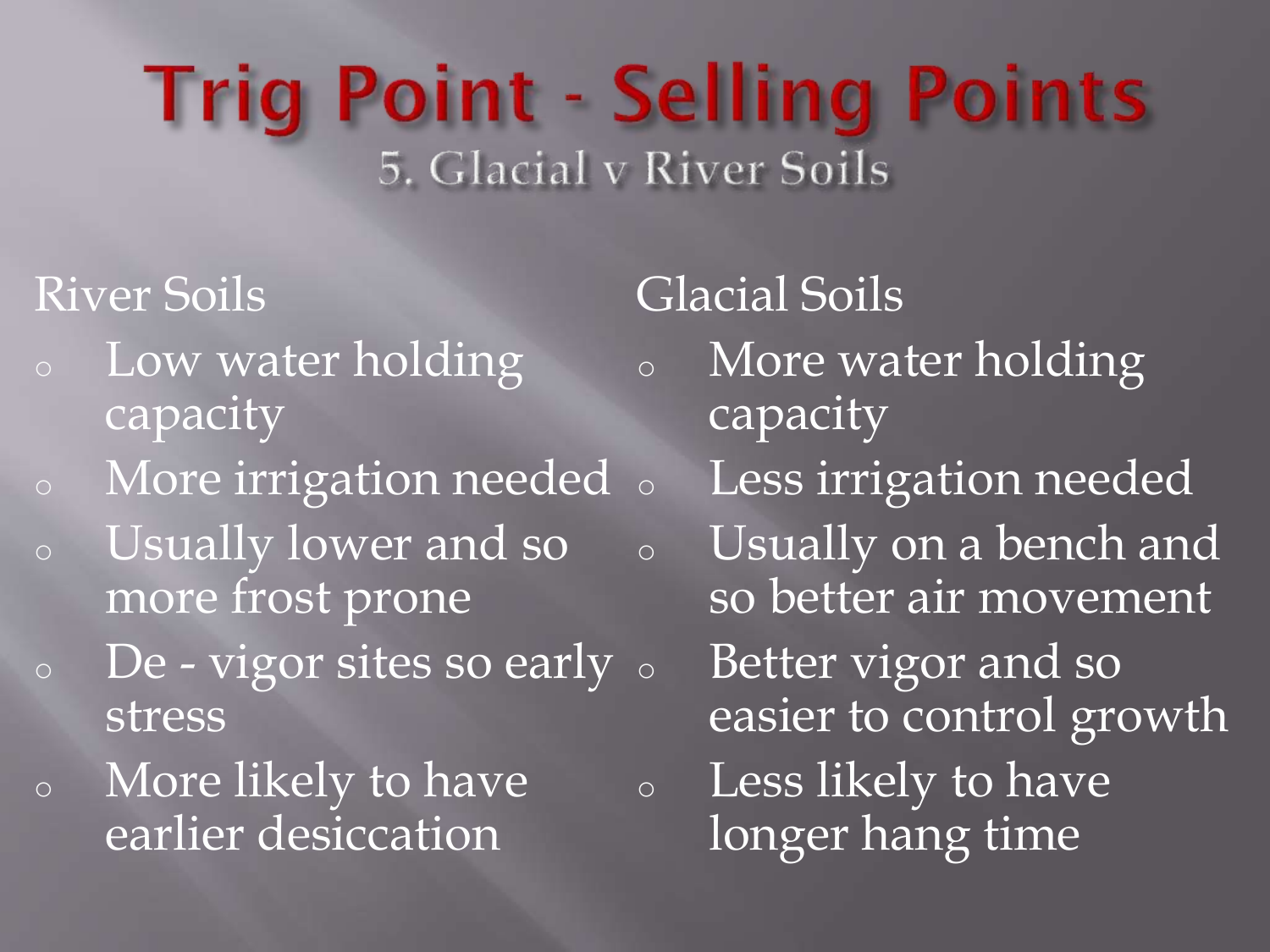#### **6. Site specific winemaking**

- <sup>o</sup> The perfect harvest is based on perfect tannin, sugar and flavor maturity in the vineyard
- <sup>o</sup> In the Alexander Valley we have 150 days from bloom to harvest instead of 100 days as in Bordeaux. This allows a better ability to make fuller and more balanced wines
- <sup>o</sup> Able to make the best wine by mirroring the sites terrior
- <sup>o</sup> Winemaking is dialed in each year based on the vintage
- <sup>o</sup> 100% hand harvest picked at the ideal temperature
- <sup>o</sup> High extraction used in low tannin years and low extraction used in large tannin years
- <sup>o</sup> State of the art winery to allow state of the art process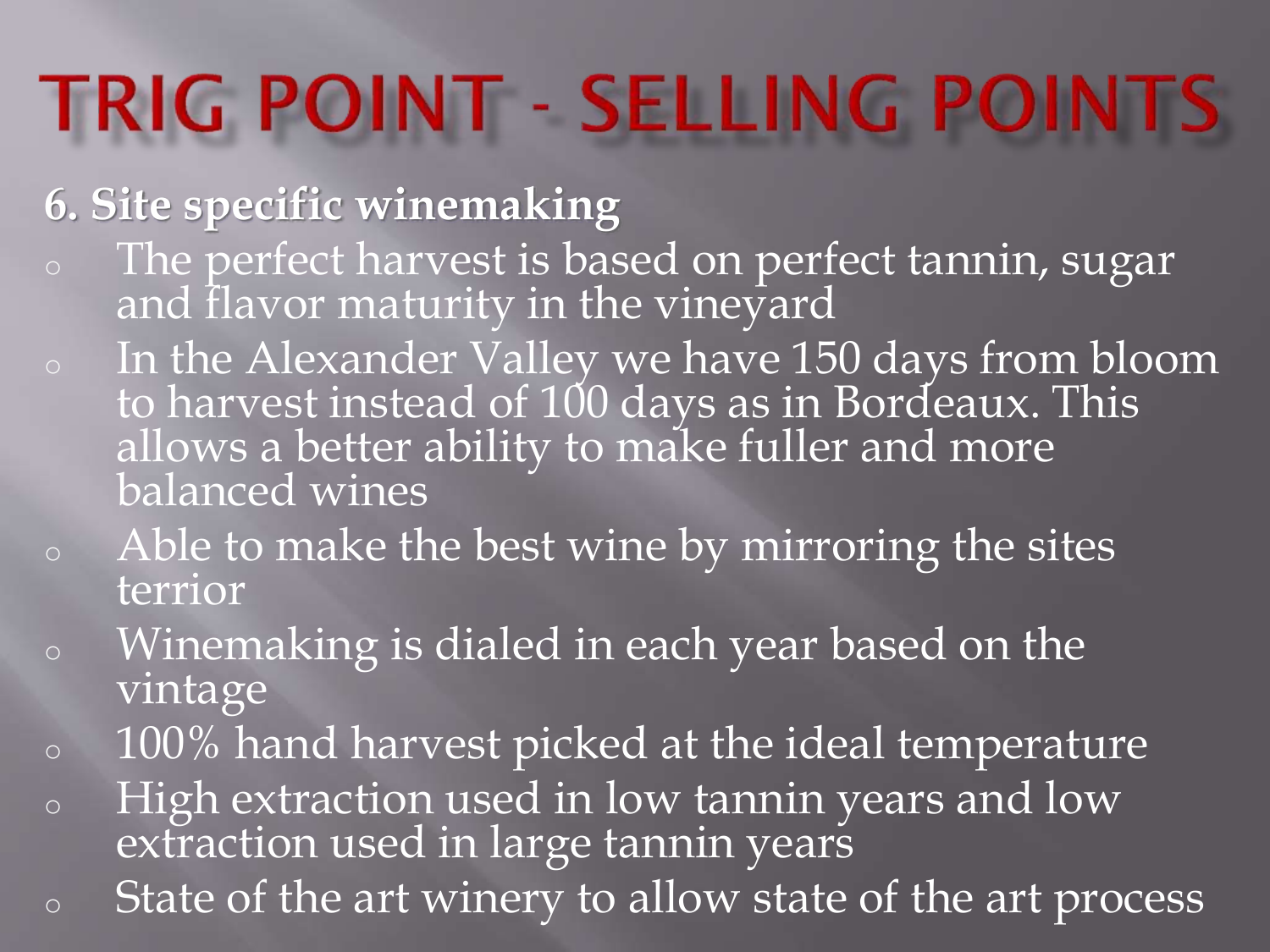### **Frig Point - Selling Points**

7. Famous Neighbors charging twice the price

Chardonnay La Crema Goldfield William Selyem Kosta Brown

#### Merlot

- Robert Young
- Clos Du Bois
- Chateau St Jean
- Ferrari-Carano

Zinfandel **E** Seghesio Ridge **E** Trentadue Cabernet Jordan Marlstone Simi Silver Oak **□** Lancaster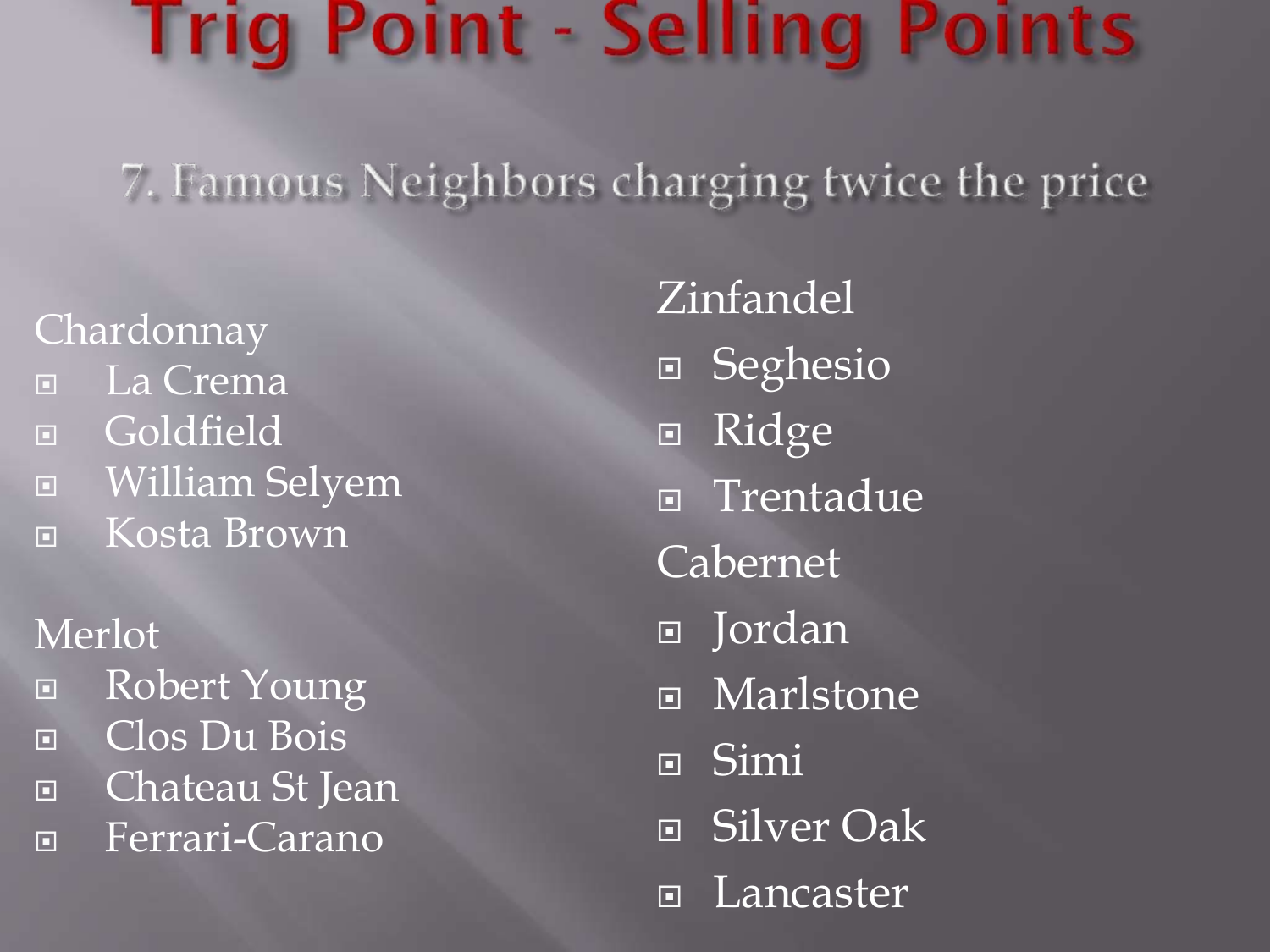**8. History – of** 

- **Sign Post Vineyard –**
- Used at Simi winery for 15 years.
- Is a vineyard that many other wineries take bud wood from. Old field selection

### **Rail Yard**

- Was used by Seghesio as a single vineyard for many years
- A vineyard with perfect natural balance. Crazy good

#### **Diamond Dust**

- Cabernet site was included in Simi Cabernet Reserve for 15 years.
- The Merlot site was the Merlot part of the Marlstone blend for 10 years
- Winemaker been making wine from this site for 22 years
- They are planted to old traditional field selections and not "gigantor" clones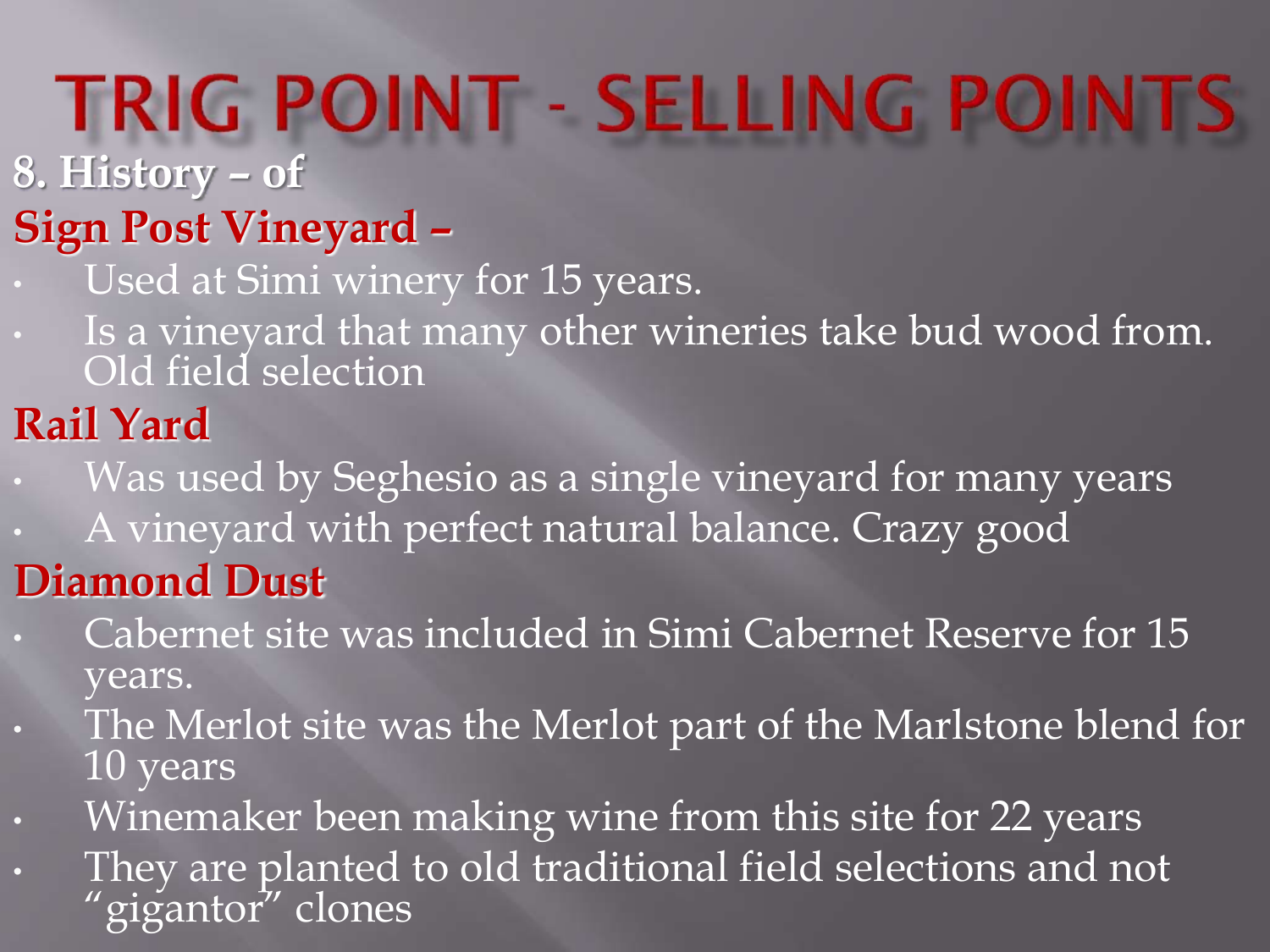## **Trig Point Numbers**

**E** Target is on-premise and exclusive retailers

□ Currently available in 28 states □ Retail price target of: Chardonnay \$24 Merlot \$24 **Example 18** Cabernet \$24 ■ Sold in 12 packs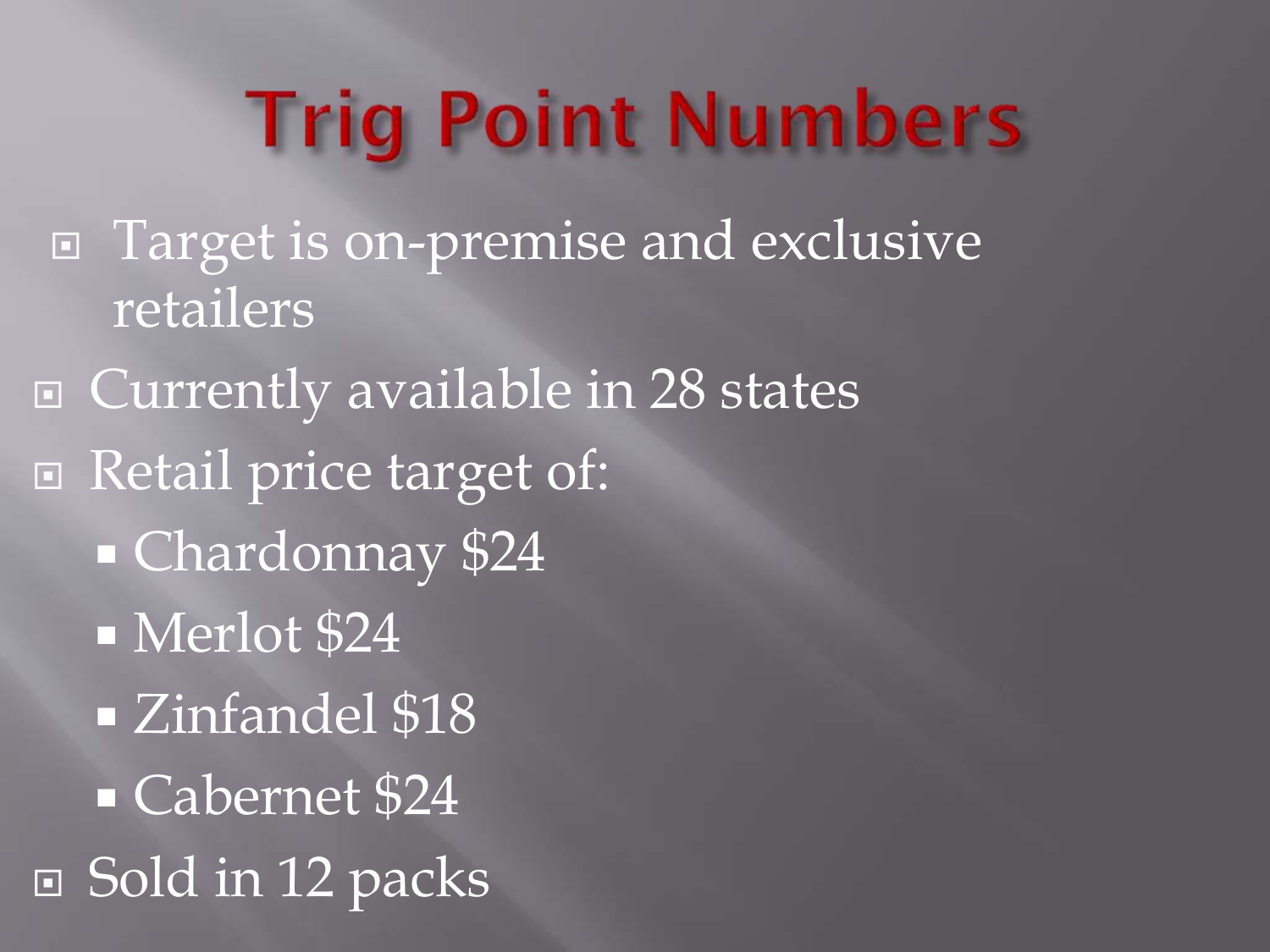

 Chardonnay  $-2014 - 848$  2015 - 1000 Zinfandel  $-2013 - 158$  2014 - 500 Merlot  $-2013 - 839$  2014 – 2,500 Cabernet  $-2013 - 363$  2014 – 5,000